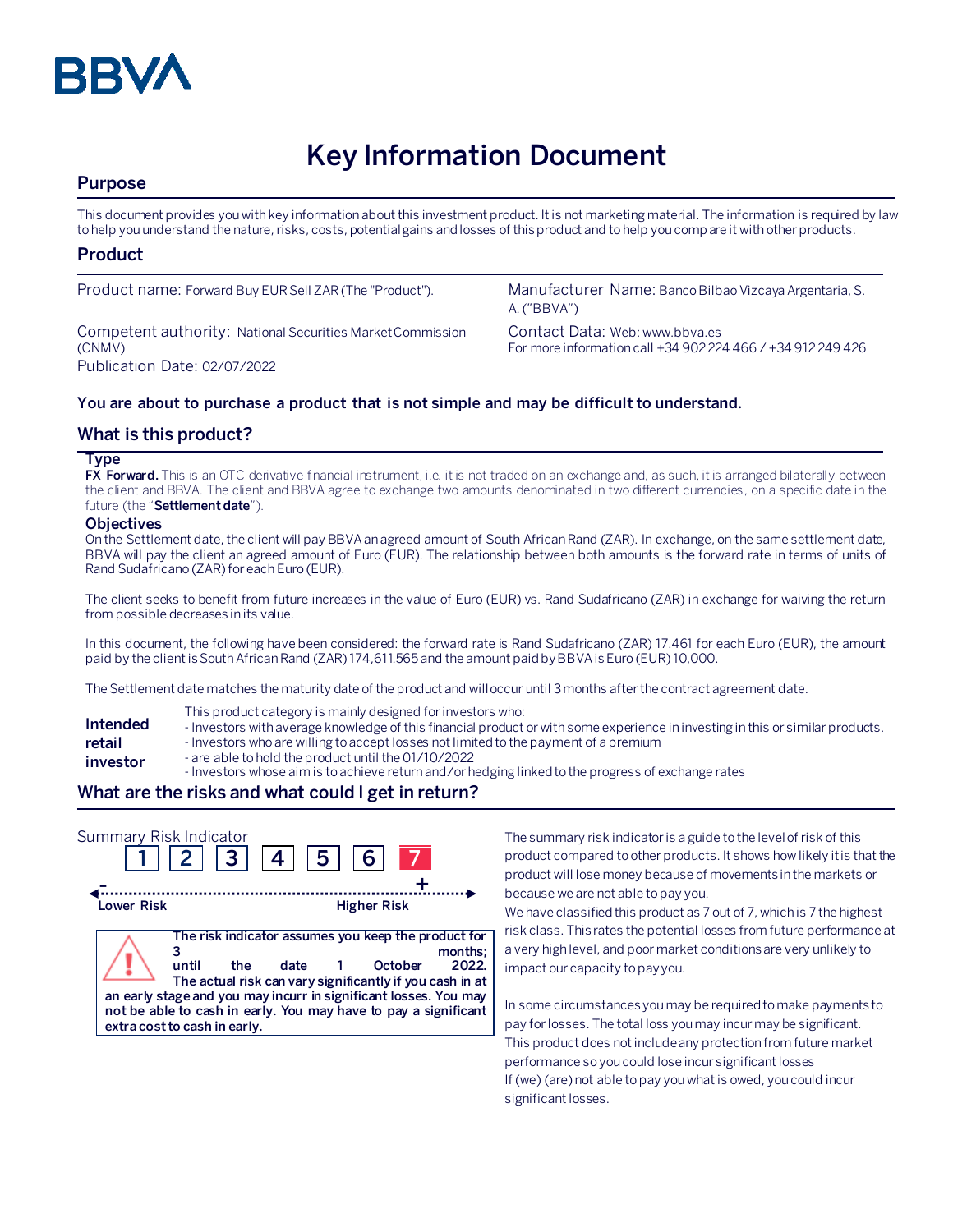#### Performance Scenarios

Market developments in the future cannot be accurately predicted. The scenarios shown are only an indication of some of the p ossible outcomes based on recent returns. Actual returns could be lower.

| Nominal Amount EUR 10,000 |                                            |                         |  |  |
|---------------------------|--------------------------------------------|-------------------------|--|--|
| <b>Scenarios</b>          |                                            | 3 months final maturity |  |  |
| Stress scenario           | What you might get back or pay after costs | EUR-2,915               |  |  |
|                           | Return/loss over nominal amount;           | $-29.15%$               |  |  |
| Unfavourable<br>scenario  | What you might get back or pay after costs | <b>EUR-937</b>          |  |  |
|                           | Return/loss over nominal amount:           | $-9.37\%$               |  |  |
| Moderate<br>scenario      | What you might get back or pay after costs | <b>EUR-85</b>           |  |  |
|                           | Return/loss over nominal amount:           | $-0.85%$                |  |  |
| Favourable<br>scenario    | What you might get back or pay after costs | <b>EUR 713</b>          |  |  |
|                           | Return/loss over nominal amount:           | 7.13%                   |  |  |

This table shows the money you could get back or pay over the next 3 months , under different scenarios, assuming a Nominal Value of 10,000 EUR.The scenarios shown illustrate how your Nominal Amount could perform. You can compare them with the scenarios of other products.The scenarios presented are an estimate of future performance based on evidence from the past on how the value of this investment Nominal Amount varies, and are not an exact indicator. What you get will vary depending on how the market performs and how long you keep the Nominal Amount/product.

The stress scenario shows what you might get back or pay in extreme market circumstances, and it does not take into account the situation where we are not able to pay you. The figures shown include all the costs of the product itself, and includes the costs of your advisor or distributor. The figures do not take into account your personal tax situation, which may also affect how much you get back.

## **What happens if BBVA is unable to pay out?**

The customer would suffer a financial loss. In addition, this product is not covered by the Deposit Guarantee Fund for Financial Institutions or any other guarantee system or guarantor.

In the event of the resolution of BBVA (the process that would apply if BBVA were unviable or if it were foreseeable that it would become unviable in the near future and for reasons of public interest and financial stability it is necessary to avoid it going bankrupt), this product could be converted into shares or the payment obligations undertaken by BBVA to the customer could be reduced and the customer could therefore suffer losses.

#### **What are the costs?**

The Reduction in Yield (RIY) shows what impact the total costs you pay will have on the performance of the product. The total costs take into account one-off, ongoing and incidental costs

The amounts shown here are the cumulative costs of the product itself, for three different holding periods. They include potential early exit penalties. The figures assume a Nominal Value of 10,000 EUR. he figures are estimates and may change in the future.

#### **Costs Over Time**

| Nominal Amount EUR 10,000 |                                                                      |
|---------------------------|----------------------------------------------------------------------|
| Scenarios                 | If you cash in at the end of the recommended holding period 3 months |
| Total costs               | EUR 64.87                                                            |
| Impact on return (RIY)    | 0.65%                                                                |
| Composition of costs      |                                                                      |

The table below shows:

- the impact of the different types of costs on the performance of the product at the end of the recommended holding period;
- the meaning of the different cost categories.

| This table shows the impact on return |                                |          |                                                                                                                                                                                   |  |
|---------------------------------------|--------------------------------|----------|-----------------------------------------------------------------------------------------------------------------------------------------------------------------------------------|--|
| One-off<br>costs                      | Entry costs                    | 0.65%    | The impact of the costs you pay when entering your investment. The impact of the costs already<br>included in the price. This includes the costs of distribution of your product. |  |
|                                       | Exit costs                     | 0.00%    | The impact of the costs of exiting your investment when it matures                                                                                                                |  |
| Ongoing<br>costs                      | Portfolio<br>transaction costs | $0.00\%$ | The impact of the costs of us buying and selling underlying investments for the product.                                                                                          |  |